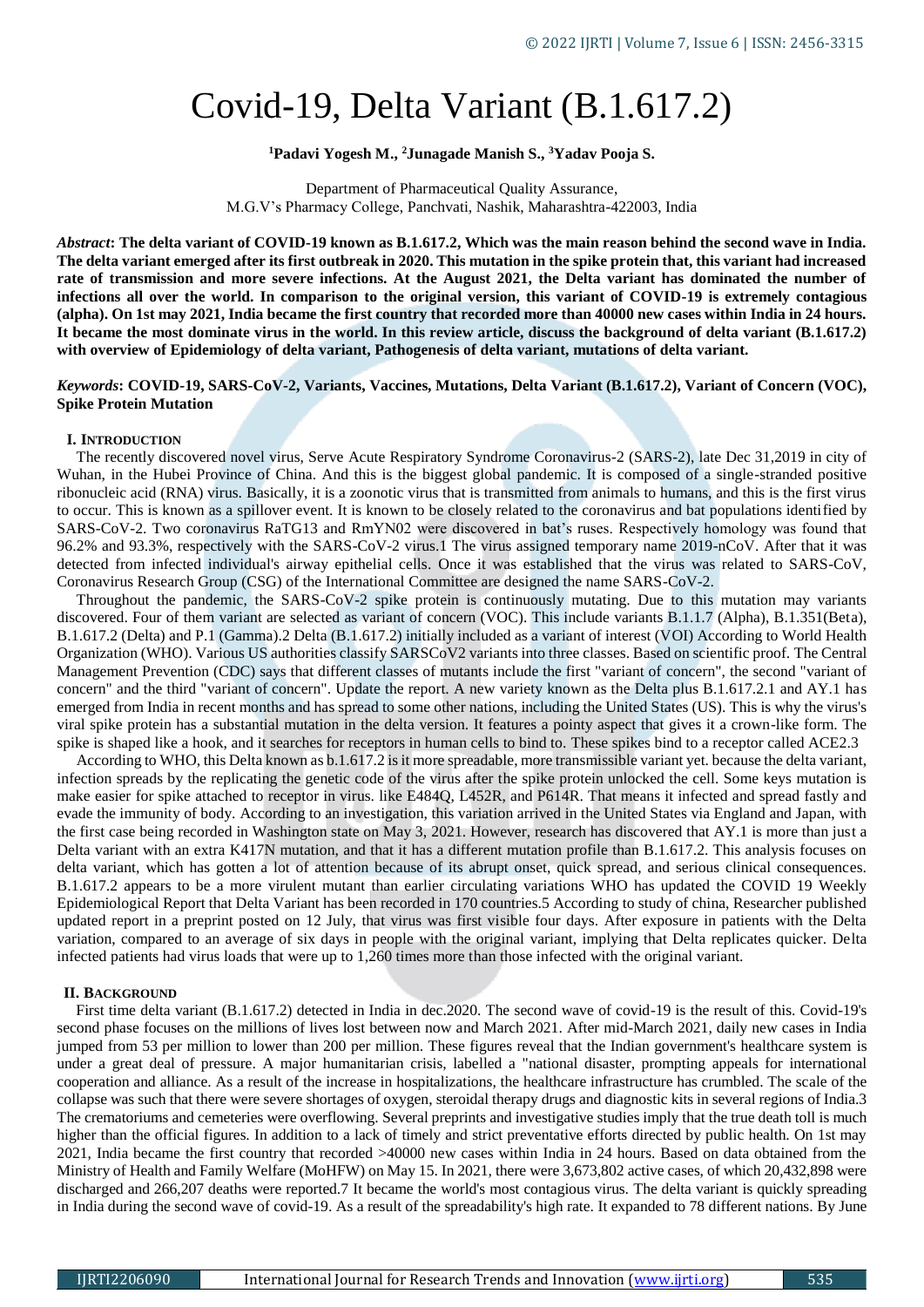22, 2021, over 4500 variant sequences have been discovered in 78 countries. Data from the integrated disease surveillance program (IDSP) of the Indian government revealed that the 32% of patient of hospital and outdoor hospital were less than 30 years of age in the second wave. And 31% of first wave. Both the first and second wave among adults' 30-40 years still remains similar at 21%. Hospitalization for patients aged 20-39 increased from 23.7% to 25.5%, and for the age group 0-19 years increased from 4.2% to 5.8%. Results are also for more asymptomatic individuals Dual had more shortness of breath on this second wave. The emergence and changed epidemiological features of the SARS-CoV-2 Delta variant (i.e., B.1.617.2 sub-lineage) may have contributed to the increase in case and death numbers in India during the second wave. Finally, we estimate the number of deaths that may have been averted if there had been an early countrywide intervention (such as a lockdown) during the second wave's commencement in March and April 2021.8 The identification and global spread of other VOCs were mirrored by the identification of B.1.1.7, B.1.351, and P.1 in India.3

 B.1617 in the United Kingdom (UK). 2 variant appeared in mid-April and accounted for 95 percent of the cases with delta variant above 1.1 million. And It recorded the largest number of delta variant patient in the United States (US) recently updated 2 April 2022, with over 1.4 million cases. Because of its capacity to invade the half immune system, the delta variant has quickly spread over 60 nations. Because it has a better capacity to replicate than the other progenitor strains. This variant had increased transmissibility and more severe infection. In the COVID pandemic, millions of lives were lost from COVID-19. The pandemic continues to have a tremendous impact on both physical and mental health care workers. They are not the only group that suffers from excessive stress due to this pandemic. normal people has illustrated psychiatric symptoms as well. The infection cases are continuing to increases despite vaccination efforts, pandemic restrictions and government-strict rules.

 In Portugal, it was responsible for 70% of cases in Lisbon. It also leads to new record highs for COVID-19 patients and deaths in a number of Southeast Asian nations, including Myanmar, Indonesia, and Malaysia.9 B.1.617.2 is one of the 3 sub-lineage of the B.1.617 lineage. There are several spike mutations, including D614G, P681R, L452R, T19R, T478K, A222V, R158G, G142D; 156– 157 deletion alongside the N- terminal site, and S2 substitution D950N. In the case of a few of the variants, a D614G mutation has been linked to larger viral loads in the inflamed respiratory tract, increased host infectivity, and maybe enhanced SARS-CoV-2 transmission performance Because of the substitution on spike conformational diversity, it has been found to improve cleavage efficiency. P681R is located on the other side of the S1-S2 furin cleavage site. Similarly, mutation on the P681 position contributes to SARS-CoV-2 transmission and infection. On the opposite side, T478K and L452R found in B.1.617.2 had been related to vaccine break out and increases transmissibility. Several research confirmed that the L452R will increase infectivity by stabilizing the SARS-CoV-2 spike glycoprotein and human angiotensin-changing enzyme 2 (ACE2) receptor interaction. The more potent cell-virus attachment and increase infectivity end result because the L452R mutation reasons massive increments in loose energy on the receptor-binding area (RBD) and ACE2 binding complex. Other research also show that L452R mutant could evade the host leukocyte antigen (HLA)-24 limited cellular immunity, increase viral infectivity, and probably growth viral replication.10The delta variant's transmissibility, infectivity, and immune evasion characteristics are all improved by these delta variant. In addition, B.1.617.2 has a higher risk of hospitalization and a higher severity of illness than B.1.1.7. Studies in the United Kingdom and Scotland have continuously shown that people infected with the delta variant in double rating as like as to be hospitalized as those infected with the alpha strain. Based on a cohort study in the United Kingdom where 74% of COVID19 patients were not vaccinated, patients infected with B.1.617.2 were hospitalized more than those infected within 14 days of testing for B.1.617.2. It was found that the risk of illness was high and the severity of the illness was high. Infected. 1.1.7 Variant. A Singapore study compared patients with B.1.1.7, B.1.351, and B.1.617.2, where B.1.617.2 could be oxygen demand, hospitalization or death in the intensive care unit (ICU). They also found that it was related to the high. The UK observed that B.1.617.2 had a higher secondary attack rate than B.1.1.7 for the both household and non-household contacts, as well as both travellers and non-travellers. In contrast, the 28-day mortality rate for B.1.617.2 remains low at 0.1% compared to B.1.1.7, which is 1.9%. Recently, there are also concerns about whether children are at high risk of becoming infected with B.1.617.2. The increase in cases in children seems most likely due to not being fully vaccinated yet. In addition, Rochelle Walensky, director of the Centers for Disease Control and Prevention (CDC), said in a press conference that paediatric cases have increased and overall numbers have increased, but paediatric cases have not increased in severity.

#### **III. SPIKE PROTEIN MUTATION**

 The SARS-CoV-2 is an envelope with fatty membrane, glycoproteins. With spherical shaped virus. That allow to attached with membrane of host cell, inject and entered in inter cell. Spike protein which located on SARS-CoV-2 Shell. It creates a liner chain of Approximate 1300 Amino acid this is help the virus enter through the epithelial membrane. These are attached with Angiotensin the convert to enzyme-2. Which play important role in "Covid Infection" basically mutation is the change in DNA sequencing due to this error in the DNA copying to made using cell division. In delta variant changes in spike protein, which concern because they change in the structure of virus and biochemical characteristics. These changes facilitate the spike protein that attached to host cell and targeted to inhibit antibody. Selective sweeps in spike protein, that played a crucial role in evolution of SARS-CoV-2.11

It shows that single mutation was responsible for transmission of the coronavirus from bats to humans.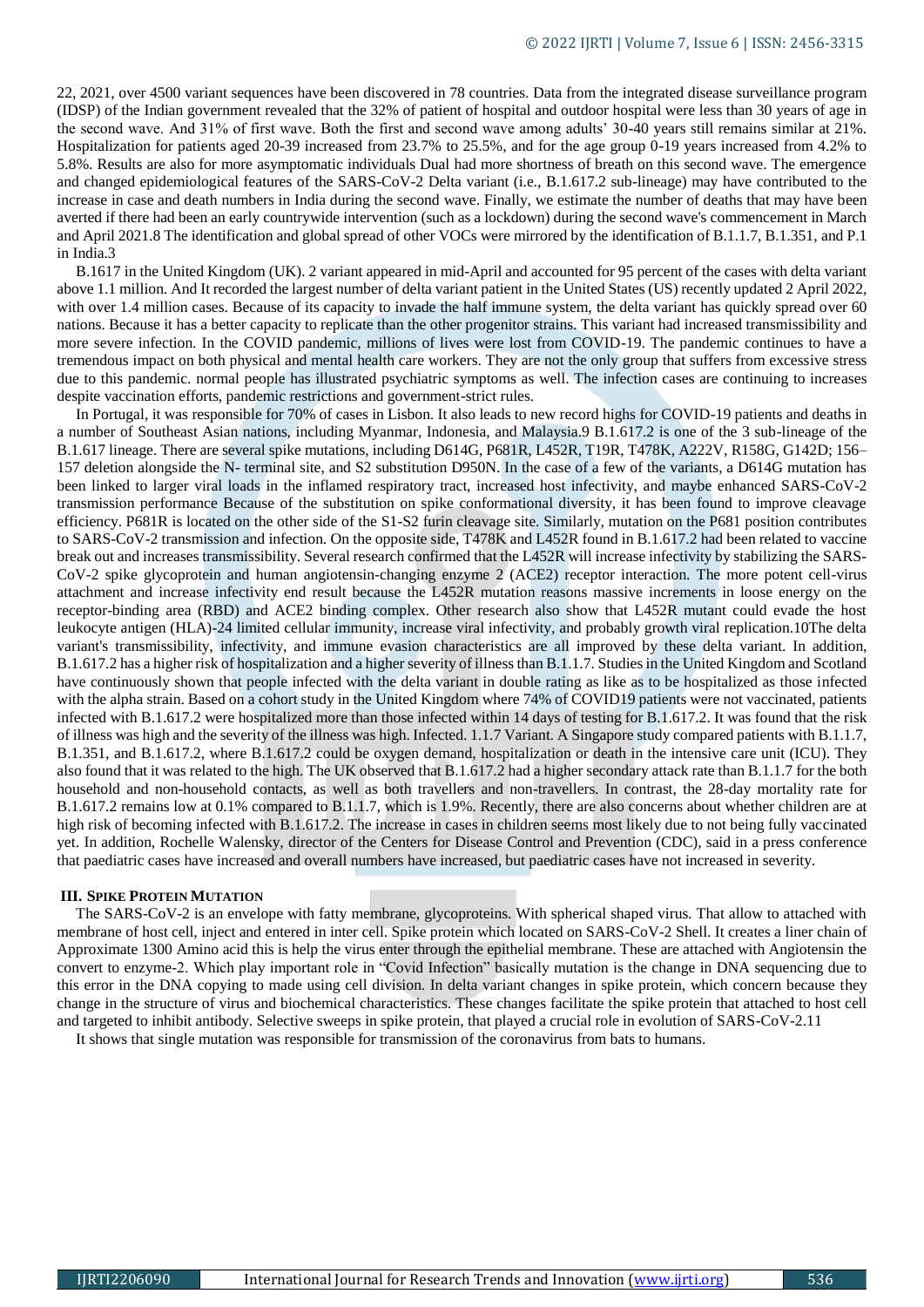

**Fig. 1** Structure of SARS-CoV-2 <sup>11</sup>

## **IV. PATHOGENESIS OF B.1.617.2**

The delta variant of SARS-CoV-2 (B.1.617.2) compared to alpha strain (First covid-19 strain) has 23 mutations. Twelve of these mutations are in spike protein, showing in Fig. 1. The spike protein allows to bind with host cell that enter into the cell. Then spike protein is also the protein that target to eradication of the viruses. When virus entered in host cell that recognize by the immune system of the body. Then immune system produces the antibody for attach to this spike protein for eradication. The spike protein has two sub unite S1 and S2 are seen in fig.1, These are bind to ACE2 receptor, S2 aid in fuse and integration of virus into host Cell. The increasing mutated the spike protein with the increase difficulty. For the immune system. Identify them and attach antibodies for subsequent eradication of the virus. This new spike protein that circumvents the immune system allows for better binding with infects human cells and them more effectively.12



**Fig. 2** SARS-CoV-2 Structure and binding schematic.12

(A) ACE-II Receptors on the surface of host cells. (B) Spike protein that attached to the ACEII receptor. (C) Virus fusion with the host cell membrane. Host cell proteases cleave spike proteins into S1 and S2 subunits. S1 is responsible for binding to ACE-II and S2 is responsible for virus fusion and viral entry. Upon S1binding to ACE-II, subunits HR 1 and 2 form a 6helix bundle (6HB) to transport the virus. Particles close to the host cell that allow fusion and entry.

## **V. REASONS FOR MUTATIONS**

Those viruses having ribonucleic acid as their genetic material those are frequently mutate Including SARS-CoV-2. When virus extremely spreading and causing illness. The possibility of virus mutating augments. Then more chances to virus spreading, replication and changes. Error in this copying process promote the mutation. Most viral mutations have minimal or no effect on the ability of the virus to exacerbate the disease. These are depending on where the mutations are located in virus genetic material and may affect the virus properties, like the immune escape, virulence and transmission. The assume that in rapid replication SARS-Cov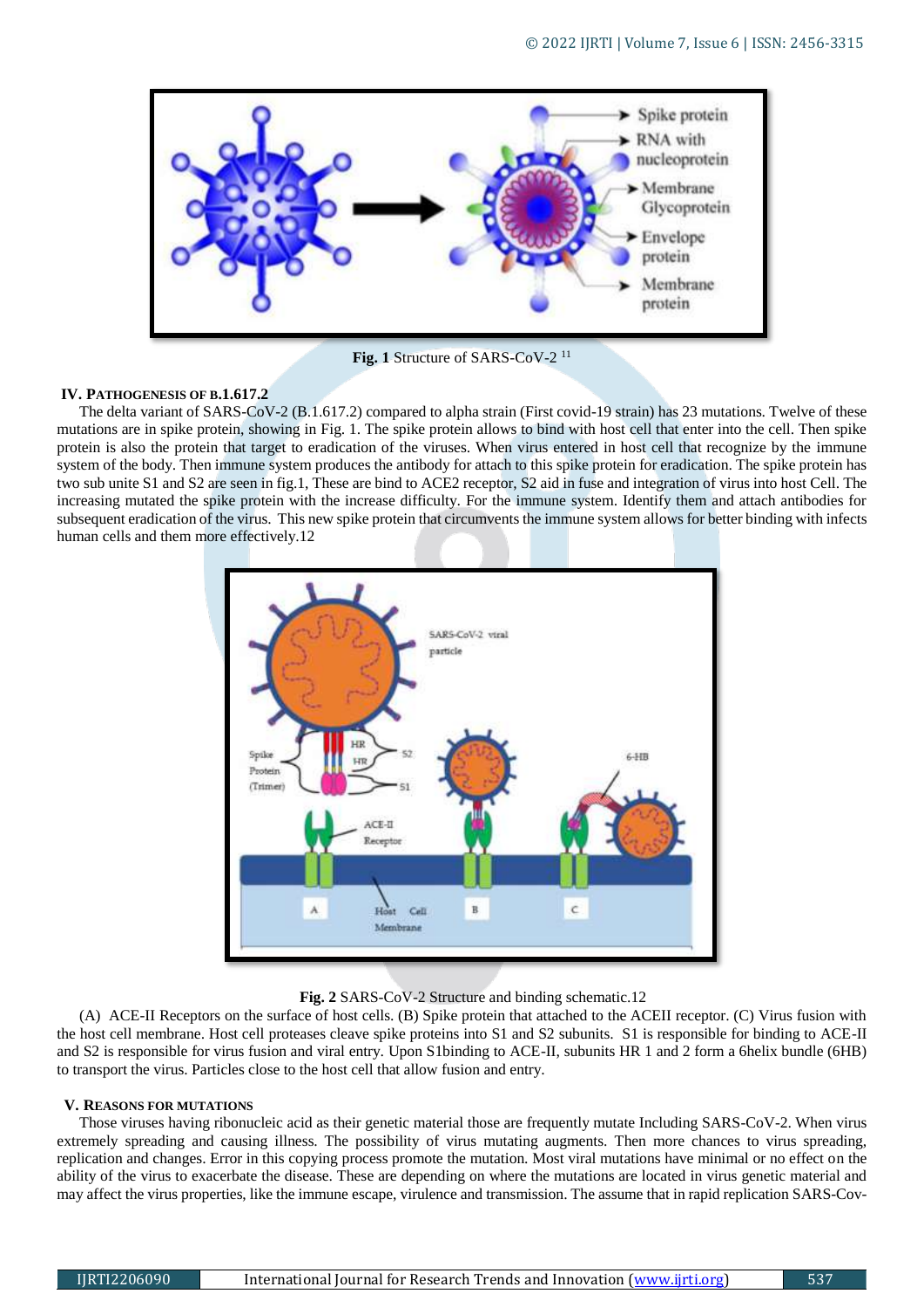2 are capable to make more than 1 billion copies of itself infecting an individual. And all this happened as mutation in genetic material of the virus.11

## **VI. DELTA VARIANT MUTATION**

Delta variant is most recorded transmissible variant yet. The mutation that found in the spike proteins and the spike gene mutation in B.1.617.2 variant include T19R, L452R, T478K, D614G, P681R and d960N with the position 157 and 158 at deletion. The spike protein mutations L452R and P681R are the most prominent. The L452R mutation replaces a leucine at position 452 with an arginine. According to one study, this enables the spike protein to bind to the ACE2 receptor with more affinity. The ACE2 receptor is a type of receptor found in the body a spike protein receptor presents in the human host in numerous cells of the body. SARS-ability CoV-2's to attach to this receptor. This could help to evade vaccine-stimulated antibodies. because the ACE2 receptor is linked to the spike protein with a greater affinity Other research has demonstrated that the L452R mutation can lead to. Other research has found that the L452R mutation allows the delta form to avoid being attacked by CD8 T lymphocytes, which are responsible for virus eradication. The P681R substitution is another significant mutation in the B.1.617.2 variation. At position 681, arginine replaces proline, and this mutation aids in the cleavage of the precursor spike protein into the activated versions of the spike protein known as S1 and S2. This would allow for virus superior fusion and integration into the host cell. When compared to Variations that aren't affected by this mutation.12

## **VII. EPIDEMIOLOGY OF THE DELTA VARIANT**

 According to the CDC delta variant are spread twice and more contagious than previous variant. The delta variant expanded across India after it first appeared in Maharashtra in late 2020. As of mid-April 2021, the delta variation was the most often reported variety in the country. Out of 604 SARS-CoV-2 genomes sequences reported to GISAID in Delhi, 385 were delta variant. The WHO Coronavirus infection and fatality rate profile (COVID-19) The second wave, which began in February 2021 and consisted of a higher percentage of the delta variety than the previous spike, began around February 2021. According to the American Society for Microbiology, this newer strain is responsible for 83 percent of cases in the United States and 90 percent in the United Kingdom. They even claim a 40–60 percent increase in transmissibility above the alpha variation, which was twice as infectious as the original Wuhan strain. On a qualitative level, the infection and fatality rates increase substantially rapidly, despite the fact that they happened in a much short time life. The first wave's peak instances were 5,001,049 vs. 5,703,208 in the second. The highest mortality rate in the first wave was 101,084 compared to 96,684 in the second; the first wave progressively increased until March before abruptly peaking from roughly October 2020 to February 2021. While the second wave accelerated from February 2021 until around June 2021, The delta variation has been shown to raise hospitalisation risk by 108 % on a quantitative basis. When compared to the original version, ICU admission was reduced by 235 % and mortality risk was reduced by 133 %. Travel form India and community transmission spread the delta variety to the UK. More than 75% of SARS-CoV-2 infections in England in May was connected to travel history and community transmission among individuals. The SARS-CoV-2 variant B.1.617 Delta emerged in February/ June 2021 in, Ontario, Canada after the emergence of VoC. That is, variant B1.1.17/alpha, B.1.351/beta, and P.1/ gamma with the N501Y mutation. By the end of April in the year 2021, According to a retrospective cohort analysis of 212,332 SARS-CoV-2 infected people, 77 percent were infected with N501y-positive VoCs, and 2.7 percent were possibly delta affected.12

 In china, first delta infected case identified in Guangzhou, on May 21,2021. In Guangzhou, the delta variant quickly caused an outbreak. It all started with the first infected patient. On June 18,2021, a total of 167 persons reported. The number of people infected with the delta variation was counted Virus loads were reported in a survey. This was 1000 times higher in COVID-19 patients infected with the delta variant on the first positive PCR test than in COVID-19 patients infected with the clades 19A or 19B of SARS-CoV-2. It shows that delta variant has a greater pathogenicity rate in asymptomatic individuals during the rarely stages of infection. All VoCs, including the Delta variant have also been found in Canada, Africa, and the United States. Antigua and Barbuda, Brazil, Cayman Islands, and Barbuda Guatemala, Panama, French Guiana, Sint Maarten Guadeloupe, Uruguay, Argentina, Costa Rica, Chile Suriname, Curacao, Martinique, Puerto Rico, and the United States of America by August 20, 2021, the USA. Now the delta variant is the predominant variant among the cases with infected SARS-CoV-2. Estimated by and up to the November 25, 2021, there is a total 259,502,031 cases of COVID-19, including 5,183,003 deaths. The SARS CoV-2 variant is the delta variant which predominantly, accounts for more than 99% of the infection reported with increase in hospitalization and death cases. Delta variant is reported that more contagious as previous variants (alpha variant). Unvaccinated individuals are more at risk of infection and more probability to spreading infection.13 Individuals with pre-existing illnesses such chronic renal disease, cardiovascular disease, immunosuppression, chronic lung disease, and obesity predispose unvaccinated people to delta strain infection, according to the reference [14]. Other predisposing conditions for delta strain infection are sex, age, asthma and cancer. Reports that patient infected with delta strain are somewhat younger than patients infected with the alpha strain. Furthermore, there is a higher proportion of Asian patients infected with the delta variant in comparison to the alpha variant. This difference in uninfected of delta strain affected cases the comparison analysis of hospitalization and death rate outcome. Further studies are needed to assess death rate and the vaccine status.14

# **VIII. COMMON SYMPTOMS OF THE DELTA VARIANT**

 Delta mutants have common symptoms such as fever, shortness of breath, diarrhoea, cough, sore throat, and vomiting. It is part of the symptoms of the delta mutant. Loss of smell and taste, weakness, Myalgia's, and rhinorrhoea are some of the other symptoms. Current studies show that delta and alpha mutants have similar symptoms, but delta mutants are more viral and grow more in the respiratory tract. Loss of smell are less common, hearing loss, cough and gangrene due to worsening blood clots, according to a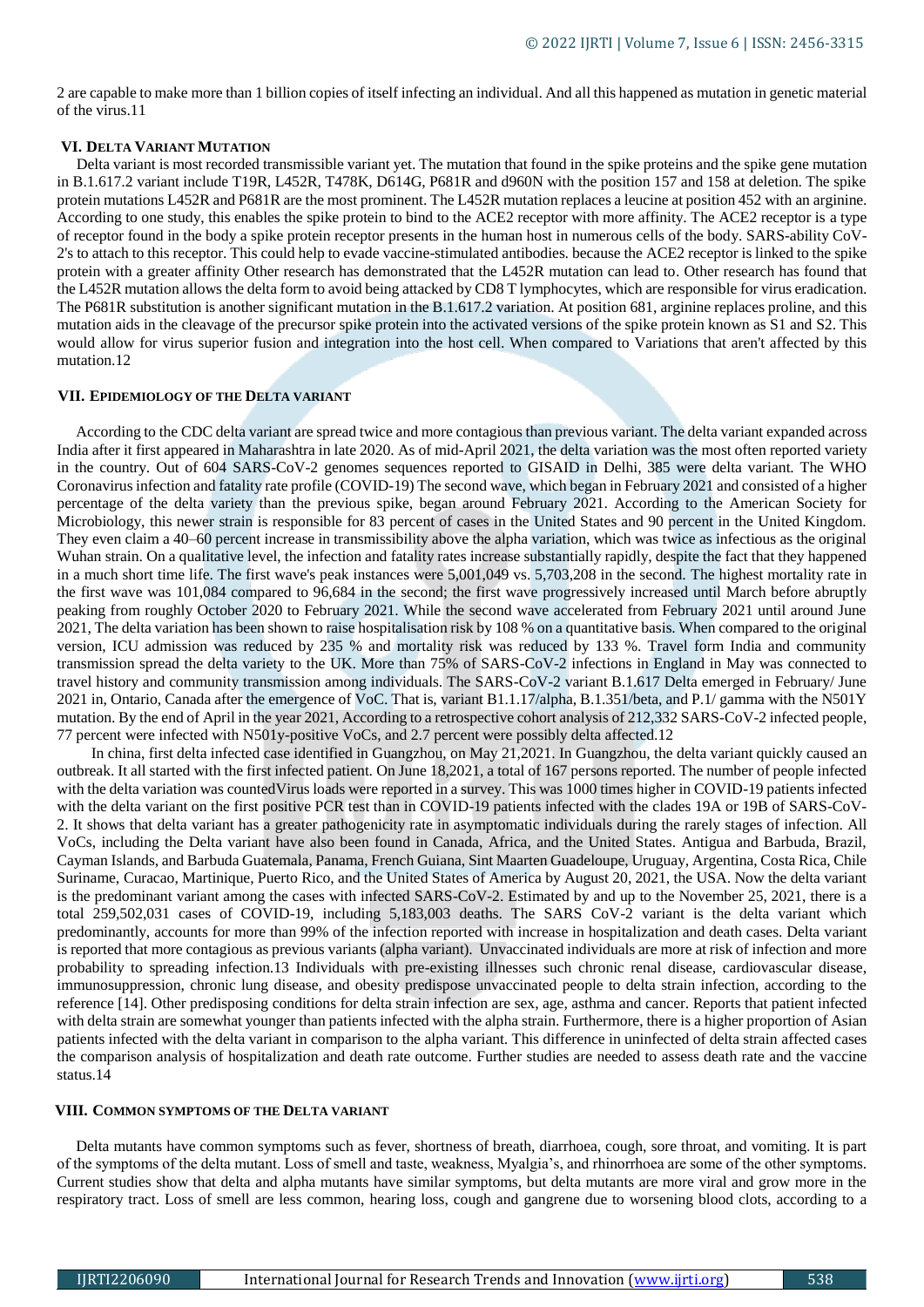research conducted in the United Kingdom. Resolving these conflicting data requires more research and case reports to determine if the delta variant actually causes different symptoms than the alpha variant.

 People infected with the B.1.617.2, report symptoms that are slightly different from original variant of coronavirus. Cough, loss of smell, nausea, vomiting, and diarrhoea are less common in delta variants, but are still less commonly reported. The most common symptoms of delta mutations are sore cough, runny nose, short breathing, chills, fatigue, headache, loss of smell and fever.12

## **IX. COVID-19 VACCINES VERSUS THE VARIANTS**

 As of the May 2021 report, 91 COVID19 vaccine trials were in clinical development and 184 COVID19 vaccines were in preclinical development. Several facilities have been utilized in the development of these vaccines, those contain protein subunit, viral vector, RNA, inactivated virus, deoxyribonucleic acid (DNA), virus like particle and live attenuated. The FDA has approved three emergency vaccines in the United States, and data show that the mRNA vaccine provides adequate protection against COVID 19 variant B.1.1. 7.. The mRNA vaccines, Moderna and Pfizer were authorized in the United States before the identification of the South African strain (B.1.351 or 20H/501Y. V2) in the country. According to the latest research, these two vaccines induce less neutralizing antibodies than previous mutants. Janssen, Novavax, and AstraZeneca conducted studies using the predominant B.1.351 mutant in South Africa. These research showed the lower vaccine efficacy compared to other variants where this variant was not dominant. The vaccine efficacy of the Brazilian strain (B.1.1.28) has not yet been recorded. B.1.351 and P.1 consist of similar receptor-binding mutations, the vaccine efficacy against the P.1 mutant is assumed to be the same as B.1.351. Studies have shown that the vaccine is less effective against B.1.351 and may be less effective than the P.1 variant. Sinovac Biotech conducted a clinical trial showing that the corona vaccine prevented infection by the Brazilian P.1 strain by 50%. B.1.526 and B.1.525 show reduced vaccine efficacy. After research is need to study the efficacy of the current approved vaccines against the double mutant strain. According to the Indian Council of Medical Research Virology Lab, Bharat Biotech's "COVAXIN" vaccine is effective in neutralizing infections, with 78% of double mutants being transmitted.1,15

#### **X. CONCLUSION**

 Delta variant (B.1.617.2) variant are rapidly becoming the common variant of the COVID-19 pandemic. The delta strain is more contagious and it associated symptoms, and the social impacts of this virus. Delta variant (B.1.617.2) is the dominating all over the world due to its significantly increasing transmissibility. Delta variant are more transmissible and contagious than twice than original strain, alpha variant. variant have higher affinity to binding of ACE-2 to spike proteins. And decreasing the efficacy of vaccines against virus. Delta variant also have higher viral loads in infected individuals. Therefore, delta variant is more contagious. In India delta variant is the reason for second wave of covid-19. Delta variant (B.1.617.2) continuous emerges of new variants.

#### **XI. ACKNOWLEDGMENT**

 The authors are thankful to Library Department of M.G. V's college of pharmacy, Panchavati (Nashik) for providing facilities for preparation of this review article.

#### **REFERENCES**

- [1] Vasireddy Deepa, Vanaparthy Rachana, Mohan Gissha, Malayala Varun S., et. Al., Review of COVID-19 Variants and COVID-19 vaccine Efficacy: What the clinician should know? J Clin Med RES. 2021;13(6)317-325
- [2] Thye AY-K, Law JW-F, Pusparajah P, et al., Emerging SARS-CoV-2 Variants of Concern (VOCs): An Impending Global Crisis. Biomedicines 2021; 9(10): 1303.
- [3] Thye AY-K, Loo Ke-Yan, Tan K-B Chene, Lau Jenny M-S, et. at., Insight into COVID-19 Delta variant (B.1.617.2). PMMB 2021, 4.1. 0000243
- [4] Dr. Alexandarl S., Ravishankar M., DR. Senthil Kumar, Dr. Jakkan Kannan. A Compresive review on Covid-19 delta variant, M. Ravisankar, et. Al., Int. J. of Pharmacology and Clin. Research Vol-5(2) 2021. page no. 83-85
- [5] Weekly epidemiological update on COVID-19 31 August 2021. 2021 31st August 2021.Availablefrom:https://www.who.int/publications/m/item/weekly-epidemiological-update-on-covid-19
- [6] Vaughan A. Delta to dominate world, 2021, Elsevier.
- [7] Joseph RJ and Ser H-L, Stories from the East: COVID-19 Situation in India. Prog Microbes Mol Biol 2021; 4(1).
- [8] Salvatore Maxwell, Bhattacharyya Rupam, Purkayastha Soumik, Zimmermann Lauren, Ray Debashree, Hazra Aditi, Kleinsasser Michael, Mellan Thomas, Whittaker Charlie, Flaxman Seth, Bhatt. Samir, et. al., Resurgence of SARS-CoV-2 in India: Potential role of the B.1.617.2 (Delta) variant and delayed interventions. medRxiv 2021
- [9] Kwan JN, Loh HC, and Looi I, COVID-19 Vaccination during Pregnancy in Southeast Asia. Prog Microbes Mol Biol 2021; 4(1)
- [10]Motozono C, Toyoda M, Zahradnik J, et al., SARS-CoV-2 spike L452R variant evades cellular immunity and increases infectivity. Cell Host Microb 2021; 29(7): 1124–1136.11.
- [11]Mohamed A. Hendaus, fatima A. Jomha, Delta variants of COVID-19: A simple explanation. Accepted: 19 September 2021 QATAR MEDICAL JOURNAL, VOL. 2021 / ART. 49.
- [12]Shiehzadegan S., Alaghemand Nazanin, Fox Michael and Venketaraman Vishwanath, Analysis of the Delta variant B.1.617.2 COVID-19 Clin.Paract.2021,11,77884
- [13]Naji.H. Epidemiology and Vaccine Efficacy of Delta Variant. European Journal of Medical and Health Sciences. (Ejmed) 2021.3.6.1162